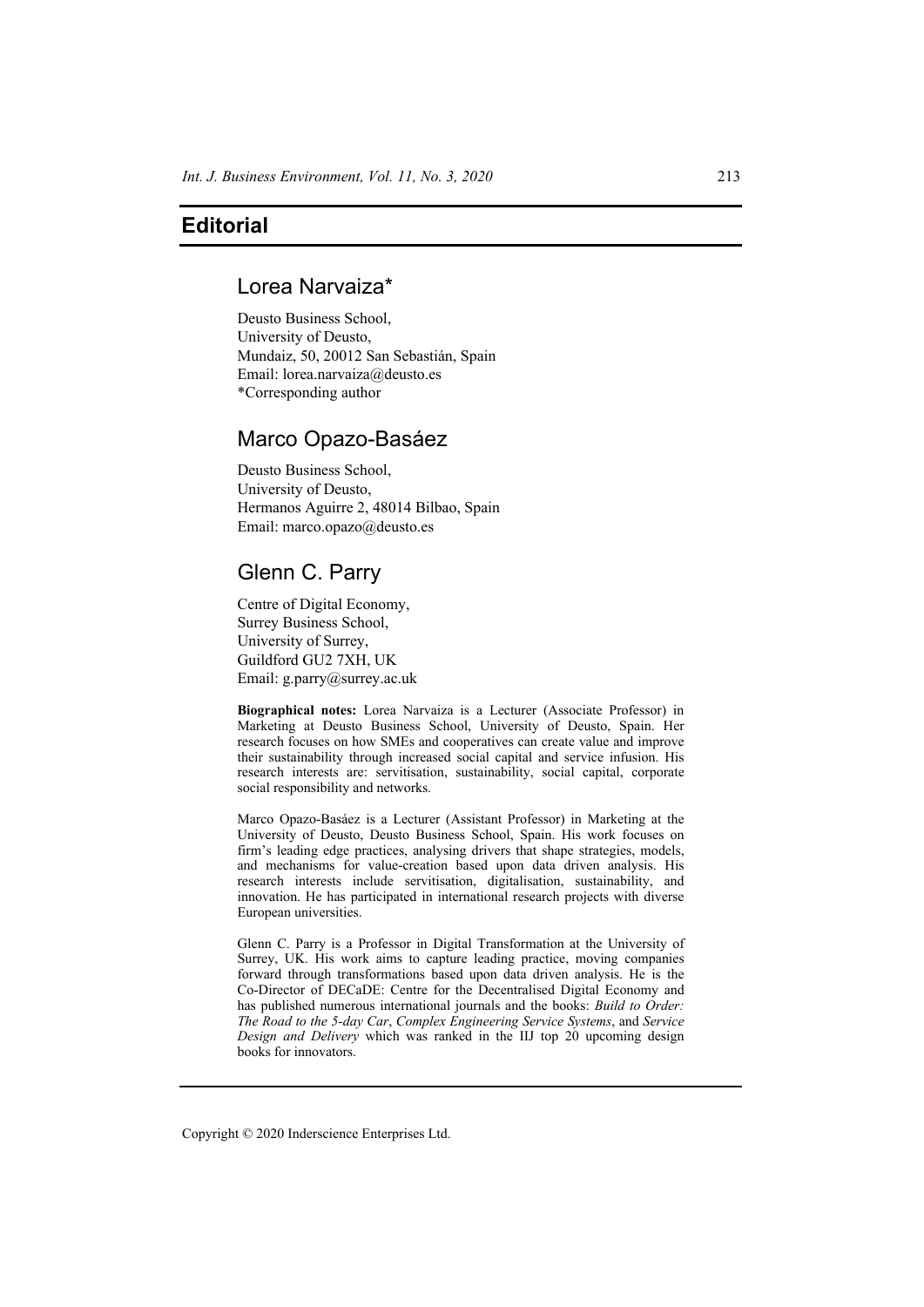Product-service innovation (PSI), also referred to as servitisation refers to the phenomenon of companies adding services to their offerings as a means of increasing competitiveness, turnover and market power (Vandermerwe and Rada, 1988; Bustinza et al., 2018a). Although the challenges faced by manufacturing firms in transitioning from products to product-service systems (PSS) are multiple, PSI has been proven to possess the capacity to generate economic, environmental and social benefits for a diverse set of stakeholders (Vendrell-Herrero et al., 2014; Opazo-Basáez et al., 2018; Bustinza et al., 2019). Due to this fact, many manufacturers recognise the integration of services as a source of sustainable competitive advantage and corporate profitability (Bustinza et al., 2015; Lee et al., 2016).

Over the last decade, the interest in the role of services in manufacturing has continued to expand (Baines et al., 2017; Raddats et al., 2019). Despite the rapid growth in research interest and results from both academia and business, several research questions remain still controversial. Therefore, the papers of this special issue entitled 'Advancements in industrial marketing: exploring product-service innovation strategies for sustainability' seeks to address a variety of issues and concerns in PSI research, including the role of digital technologies in service deployment, as well as strategic approaches aimed at foster service provision.

In this regard, the papers of this special issue have been logically organised into two general description categories. Accordingly, the first category denominated 'Manufacturing technologies (digitalisation) supporting PSI' contains four papers aimed at capturing the current state of the field in PSI and digital technologies. The second group named 'Strategic orientation to promote PSI' comprises three papers focused on analysing different strategic orientations towards PSS.

The aim of this special issue is at enhancing the discussion in PSI (i.e., servitisation). The articles have been blind reviewed and some were presented at the Eighth International Conference on Business Servitization (ICBS) held in San Sebastian, Spain (http://www.servitization.org), which allowed both formal and informal discussion of specific aspects of the developing research between authors and guest editors. In total, 18 authors from a range of business, engineering, and management disciplines have contributed to the present special issue and shared their recent research findings.

The next section provides theoretical underpinnings in PSI/servitisation literature that summarises the general positioning of the articles compiled in this special issue. The further section summarises the academic contributions included. The final section presents conclusions as well as future research directions based on key findings.

### **2 Theoretical underpinnings**

One of the most significant challenges of PSI/servitisation for both researchers and practitioners is how to efficiently and effectively transform a manufacturing organisation to exploit the service offerings potential (Vendrell-Herrero et al., 2017; Bustinza et al., 2018b). Despite the growing research interest in organisational aspects related to the move to PSI/servitisation, the issue of digital servitisation remains unresolved (Kamp and Parry, 2017; Kohtamäki et al., 2019). A wide stream of research claims that companies that invest in digital technologies can harvest valuable outcomes, since the adoption of such technologies results in increased processes efficiency and responsiveness (Opazo-Basáez et al., 2018; Sánchez‐Montesinos et al., 2018). As such, the term digital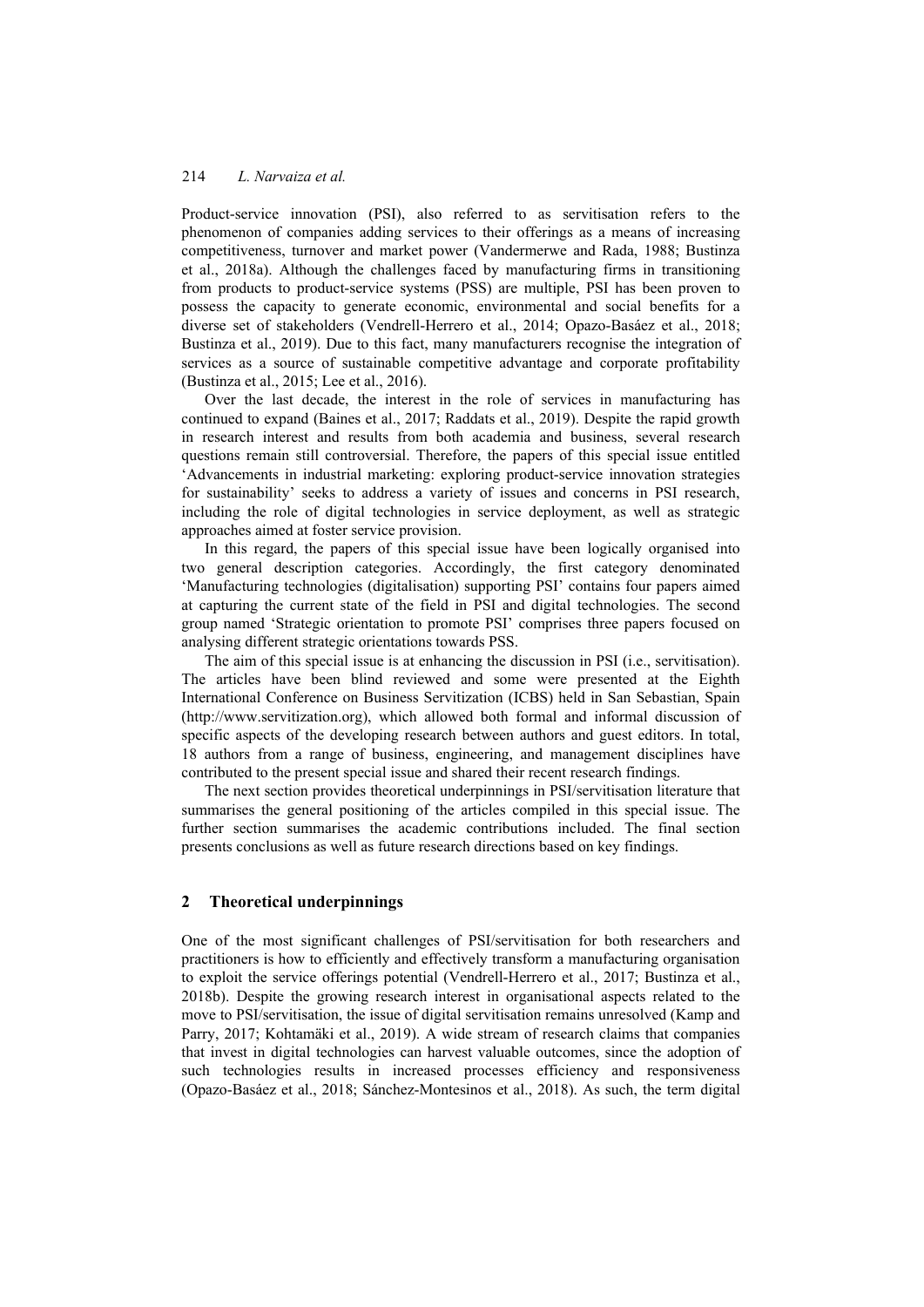servitisation has been coined for the use of digital tools oriented at these transformational processes whereby a company shifts from a product-centric to a service-centric business model and logic (Vendrell-Herrero et al., 2017; Coreynen et al., 2020).

Nowadays, companies are empowered by the deployment of information technology (IT) systems that combine key technological advancements, including:

- 1 virtualisation systems, e.g., cloud computing (CC)
- 2 mobility systems, e.g., social media, the internet of things, smartphones, and tablets
- 3 embedded analytics systems, e.g., big data (Rymaszewska et al., 2017).

To date, there is a critical discussion on the recent advancements on digital technologies, and PSI/servitisation (Frank et al., 2019; Paiola and Gebauer, 2020) and a growing body of research focusing on this topic (Basaez et al., 2014; Cenamor et al., 2017; Vendrell-Herrero et al., 2020).

Despite the growing interest in firms' digital transformation for service deployment, there are still gaps related to the usage of ground-breaking technologies, such as three-dimensional (3D) printing technology and/or CC as well as business strategies and/or business model innovations crafted under unprecedented technological advancements (Green et al., 2017; Boehmer et al., 2020).

In addition to novel digital technologies applied to PSI/servitisation, innovation in processes and digital capabilities emerge also as topics of growing interest (Bustinza et al., 2018b; Kohtamäki et al., 2019). This is primarily due the design of PSS is more complex than traditional product design, since to create value in use, firms should re-consider current talent, processes, products, and product usage (Opazo-Basáez et al., 2019; Marić and Opazo-Basáez, 2019). In this regard, the Avatar Journey Mapping tool helps in shifting from product-thinking to system thinking (Rabelo et al., 2008). Correspondingly, digitalisation is closely related to efficient, reliable and cost-efficient operations for manufacturing companies adopting digital servitisation (Opazo-Basáez et al., 2018). Yet, further research is needed to understand how digital technologies support the transformation toward services in manufacturing companies (Kamp and Parry, 2017; Vendrell-Herrero et al., 2017).

Among the many challenges encountered in literature addressed by manufacturers when shifting towards a product-service provider it is reported the need to adapt the customer journey mapping (CJM) as a service design method for business-to-business (B2B) frameworks (Kölsch et al., 2017), in order to support sales and project execution processes. Moreover, territorial servitisation (TS) (Lafuente et al., 2017, 2019; Vendrell-Herrero and Wilson, 2017; Gomes et al., 2018) and place leadership (PL) (Bailey et al., 2010) are accounted as additional challenges for manufacturing firms. In this vein, there are many researchers devoted to understand how some structural characteristics could push local productive systems (LPS) towards sustainability configurations of PSS for effective TS (Bellandi and Santini, 2019) and how 'PL' can drive re-routing under the uncertainty in the PSI/servitisation shift (Sforzi and Boix, 2019).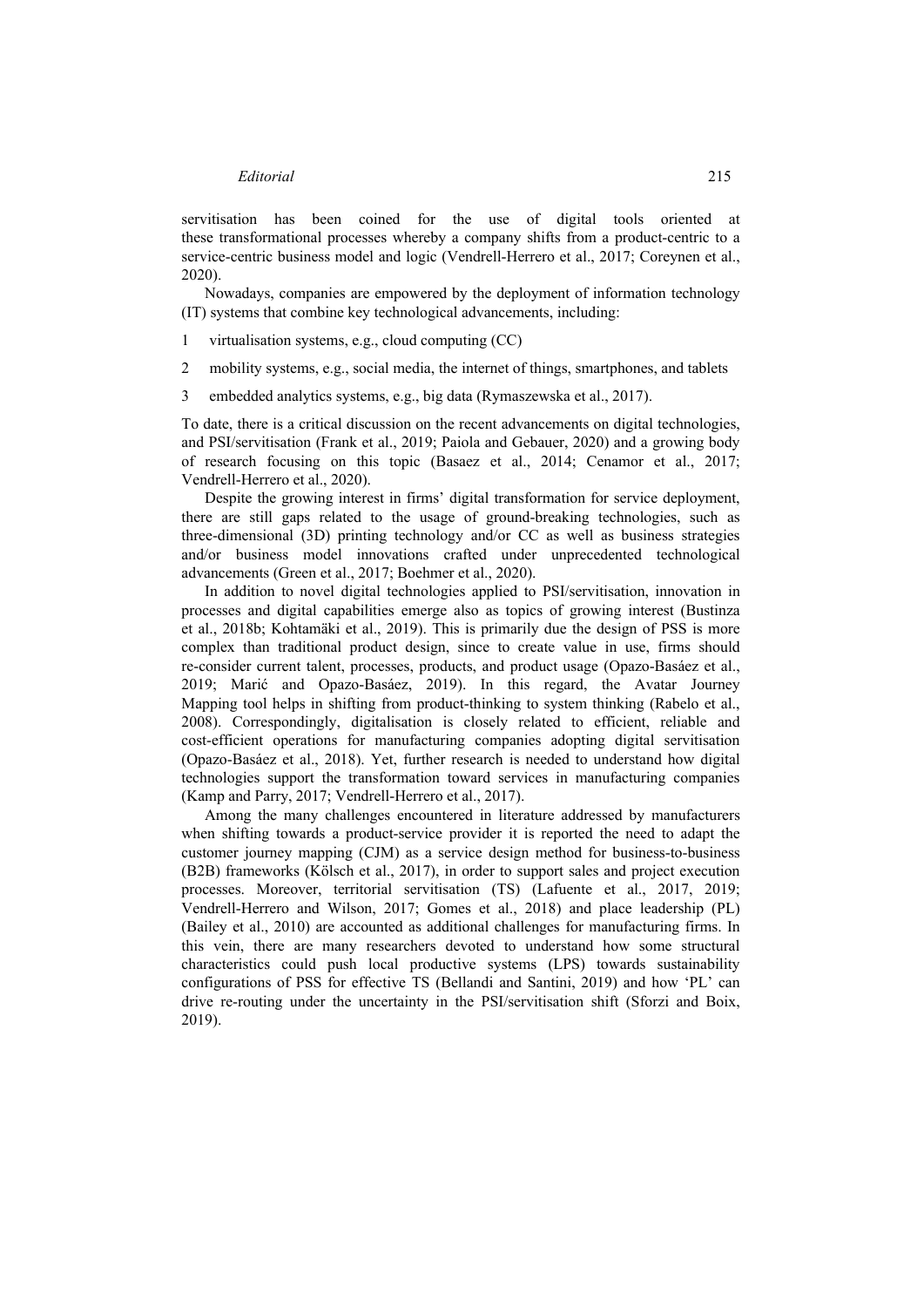## **3 Categorisation and description of articles**

### *3.1 Manufacturing technologies (digitalisation) supporting PSI*

The first paper, by Marić, examines 3D printing technology in the context of PSI. Motivated by a literature gap regarding the consumer-level 3D printing technology in business and management disciplines, the article questions how entrepreneurs develop their business strategies for challenging 3D printing market. The findings of the study denote entrepreneurial drivers to leap into 3D printing market arena, as well as the means to create and capture business value on this embryotic and volatile market. Likewise, the article elucidates aspects of business strategy and business model development, where small and medium enterprises (SMEs) can best position themselves on the market through a consumer-centric business model. The study contributes to the ongoing scholar discussions surrounding 3D printing technology, as well as opening new research perspectives on 3D printing and PSI/servitisation fields. Furthermore, the study also provides practical insights for the stakeholders interested in business ventures on 3D printing market.

The second paper by Muhammad discusses the implications and effectiveness of CC in product-service businesses, mainly SMEs. Concretely, it argues that a major part of SMEs perceive IT systems as complex systems that are difficult to maintain and are costly, and that these systems require expert individuals to operate and keep them running. Consequently, it addresses CC as enterprise solutions, which allow organisations to obtain and use high-end technologies that require minimum support to be operated and at a lower cost. Moreover, the article discusses service level agreements (SLAs) and contracts, as a way to make cloud secure and trustworthy for the enterprises seeking state-of-the-art solutions that are legally recognised, well governed and with proper and clear service terms and conditions that a customer can understand.

Continuing with this category, de la Calle et al. analyses how digital technologies support PSI/servitisation transformation. By using a sample of more than 2,000 Spanish manufacturing SMEs, the research applies a 3D framework differentiating between:

- 1 digital technological capabilities through the use of advanced manufacturing technologies (AMT)
- 2 digital capabilities for business relationships at the supply chain level
- 3 digital capabilities for the development and deployment of software and applications.

Adopting a logistic regression, results obtained claim that possessing a sales system to reach customers (B2C) through the internet, and training staff in software and IT usage are outstanding digital capabilities for PSI/servitisation for Spanish manufacturing companies. Likewise, results reveal that AMT association with customer-focused systems increase opportunities for customisation, providing insights for academics, policy makers, and business practitioners and opening future research roadmaps.

Last paper in this category, West et al. investigates the integration of machines and people in services execution. To that aim, the article provides insights from three cases and develops a final integrative model consisting on a visual tool assigned as the counterpart to a person or empathy map of a persona. As such the article deepens in the understanding of a machine or product and the environment in which it operates. The application of this model has been successfully adopted in teaching, in hackathons, and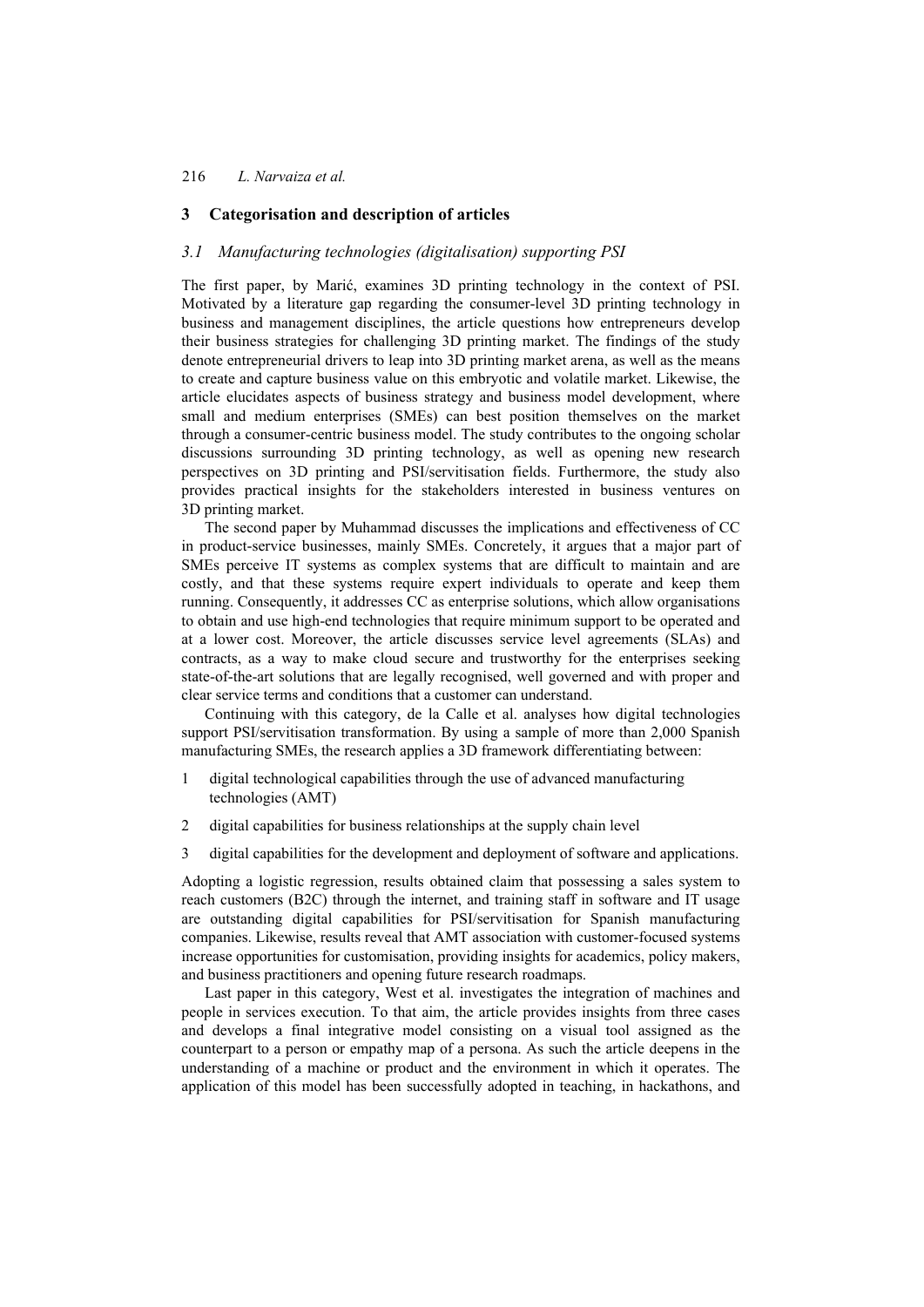with projects with industrial firms, using the avatar as the focal point in journey mapping to discover insights rapidly. Accordingly, the model can be applied to asset life cycle or applied to a single service intervention, providing a versatile tool to help us better understand the complex industrial systems in which we operate today.

#### *3.2 Strategic orientation to promote PSI*

The first paper of this category, by West et al. explores the use of CJM in B2B environments compared with B2C settings, based on the proposition that B2B environments integrate diverse actors, a matter that calls for a 'stakeholder' management. The article unveils the need to assess the multiple complexities of the buying and selling processes. The mapping process developed in this paper emerged from three industrial studies. Reflections on how each firm applies mapping, i.e., both the mapping process and the purpose of the mapping were generated. Using cross-case analysis, an upgraded mapping process is developed taking into account multiple actors, individual roles and responsibilities, processes, and timing. As such, the present approach attempts to provide B2B firms with new tools to understand and support better their customers whether they provide traditional or digital services.

The second paper in this category, by Bellandi and Santini, presents a conceptual framework for the exploration of how TS relates to the presence of a PL impinging on path transformation in LPSs. Concretely, this article argues that knowledge agglomeration of intensive business services (KIBS) might foster the renewal of LPSs towards a new PSS configurations, while the outsourcing of value-added services might raise appropriation problems. Accordingly, the paper explores scenarios where different TS trajectories depend on the coupling of types of PL and patterns of structural components. Results emerged from the study indicate that a strong and open PL would support coordinated solutions among conflictual views and interests, whereas a weak PL or a strong and closed PL might impair the strength of TS trajectories, make them more uncertain, and take to lock-ins if not to an overall decline of the LPS.

Finally, the paper by Kharlamov and Parry, investigates if there is a move to offer more services prevalent in the publishing industry. Following an unsupervised methodology consisting in word pairings and textual similarities the present an article attempts to differentiate from previous research on PSI/servitisation based on a positivist approach. The paper holds the hypothesis that any trends in data would naturally emerge and groups form. However, no group emerges from the data. The result may be interpreted as:

- 1 the methodology may be flawed
- 2 the dataset is not representative of the publishing industry though it has been used previously and firm groupings found
- 3 evidence for servitisation in the publishing industry is not as strong as positivist analysis suggests and that previous methods may suffer from confirmation bias.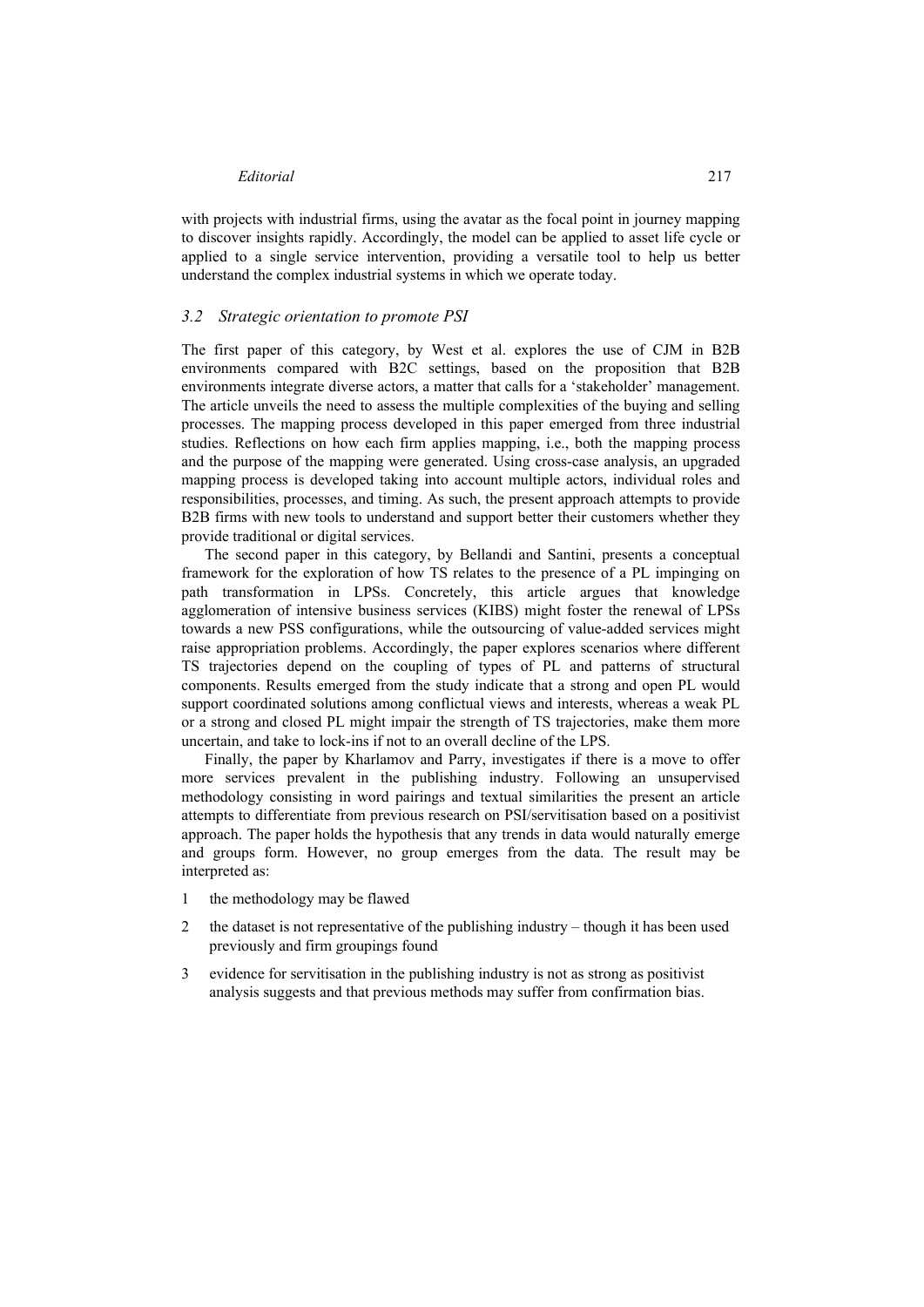## **4 Conclusions and future research**

The present special issue aims at contributing to the growing literature on PSI/servitisation, digital servitisation, PSS, and TS. The theoretical developments as well as the qualitative/quantitative evidence presented offer important lessons for academics, managers, and policy makers. In conclusion:

- The consumer-segment of 3D printing market possesses a high potential for investors and entrepreneurs. However, there exist a real need to innovate in new business strategies and business models to remain sustainable in the long run. Hence, due to embryotic characteristics of 3D printing market, SMEs can obtain competitive edge through consumer-centric business models. Within these models, however, it is required to offer tailored and customised offerings with supportive services, to meet the need of consumers throughout the product life cycle. Further analysis on 3D printing should integrate different regional, national or global contexts to provide a more complete set of entrepreneurial drivers to enter 3D printing market arena. Additionally, future research should also consider to elaborate a detailed list of major challenges faced by entrepreneurs in their business ventures, business strategies and business model developments, which may differ significantly from context to context.
- CC technology holds the capacity to eliminate the requirement to own technological products by providing the opportunity to servitise any IT infrastructure and use it as planned and predicted. This feature makes of CC a technological advancement founded under the servitisation orientation, allowing users to serve themselves from any infrastructure by subscribing to it for a foreseeable time. Further research should elucidate contractual aspects of CC such as click wrap contracts and cloud SLAs offered by servitised cloud vendors. This aspect can further help in understanding the necessary requirements to make use of CC properly and can help firms to enhance their services by improving and better governing them through contracts.
- Service infusion requires diverse technological capabilities, which properly combined can become a key source of sustainable competitive advantage. However, combined AMTs do not foster servitisation by themselves. Conversely, AMTs combination with customer-oriented systems offer interesting opportunities for customisation and therefore to servitisation. Future research should provide a deeper analysis of the types of services developed by companies as well as categorise the different technological capabilities in firms. Likewise, such capabilities should be analysed under specific types of PSI. Finally, forthcoming investigations should consider the analysis of technological resources for co-creation in services, taking into account also additional factors that may play a key role in this relationship, an important issue to date unexplored.
- The avatar model offers a practical counterpart to the persona or empathy map, and so it provides deeper insights to the process that a machine fulfils and how people interact with it. The model approach contains many similarities to the persona or empathy map, which allow the analysis of both traditional services and digitally enabled services. Moreover, the model approach supports service identification along the product life cycle on both maintenance and operativeness. As such, it provides a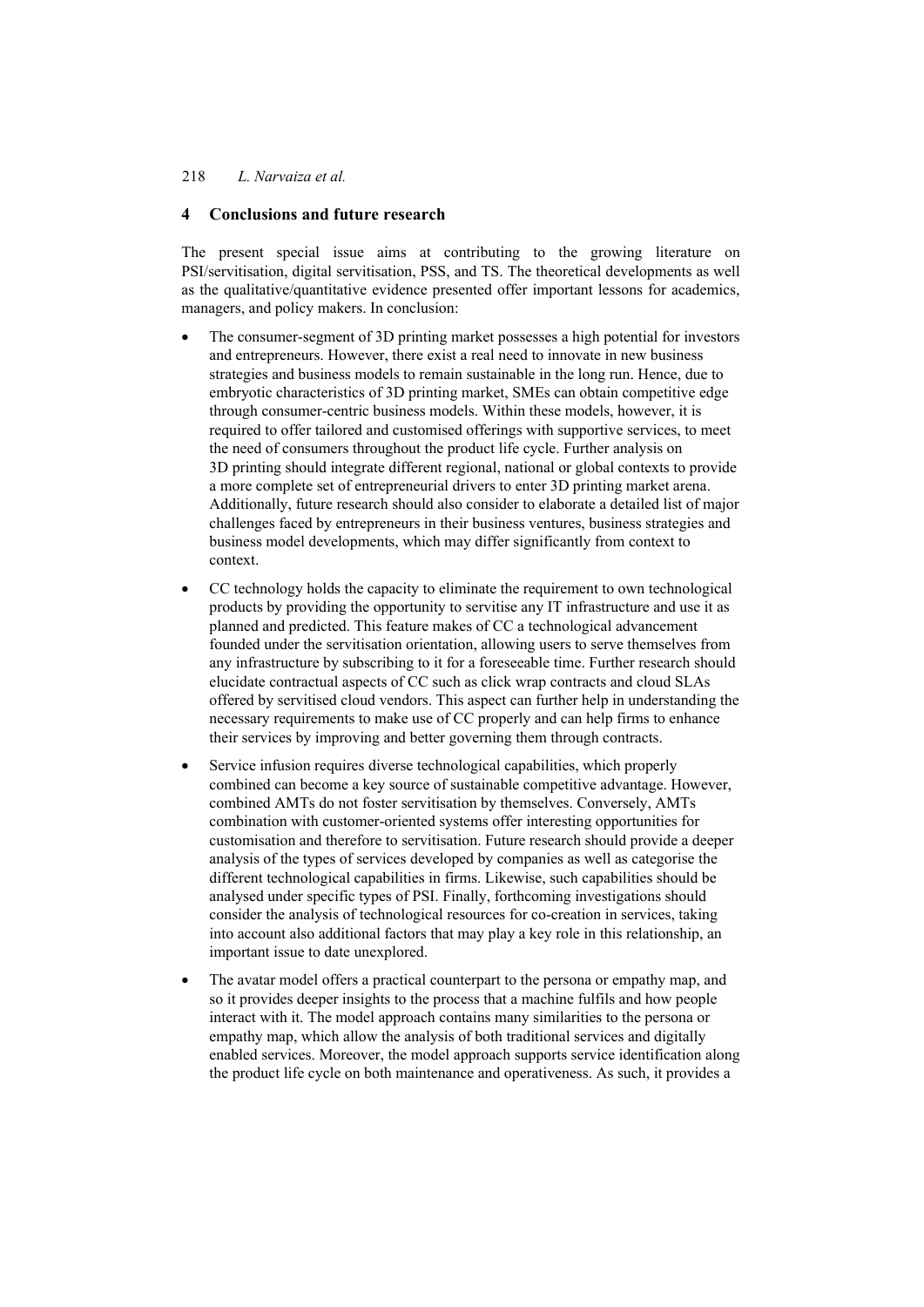#### *Editorial* 219

visual tool set that operational and design engineers are able to adopt for discovering new services and data patterns. Upcoming research should test new avatar journeys (and blueprints), and more interactions between people and machines using this model approach, including different environments as a way to expand their applicability.

- Customer journey maps corroborate to be a useful tool for equipment sales process, service sales processes, and execution activities. This help firms in obtaining/providing a clear understanding on the information flows supporting a proactive rather than a reactive sales process. Accordingly, the mapping offers deep insights into customers, and how sales, products, and services are managed, improving customer retention, as well as boosting sales volume and margins. Future investigations should shed light on the design of a generic framework and tested it within the PSS as well as B2C environments. Particularly, the framework should be applied to understand firm's service execution aimed at improving customer experience.
- Favourable structural patterns might push local productive systems (LPS) to reach sustainable PSS configurations throughout effective TS trajectories. Moreover, PL helps to drive the rerouting under path-uncertainty. A matter that suggests that the localisation of service providers in a manufacturing LPS is not enough to promote the emergence of PSS. Future research, should attempt to better understand both the contexts of different manufacturing LPS entering TS trajectories towards PSS rerouting, and channels through which the supportive or hindering action of PL on rerouting deploys.
- No observable differences in the strategies of publishers, based on the company publicly available information were found. Such results might be consequential upon either the publicly available dataset is not representative of the publishing strategy in industry or that there is no real evidence of servitisation in the publishing sector. Further research in this area should experiment with a different method using webscraping to gather textual descriptions of activities and offers from company websites.

#### **References**

- Bailey, D., Bellandi, M., Caloffi, A. and De Propris, L. (2010) 'Place-renewing leadership: trajectories of change for mature manufacturing regions in Europe', *Policy Studies*, Vol. 31, No. 4, pp.457–474.
- Baines, T., Bigdeli, A.Z., Bustinza, O.F., Guang, V., Baldwin, J. and Ridgway, K. (2017) 'Servitization: revisiting the state-of-the-art and research priorities', *International Journal of Operations & Production Management*, Vol. 37, No. 2, pp.256–278.
- Basaez, M.O., Aranda, D.A., Djundubaev, R. and Montesinos, F.S. (2014) 'The role of CRM‐SRM bolt-ons in enterprise resource planning system: toward a customer-oriented supply chain', *Strategic Change*, Vol. 23, Nos. 5–6, pp.389–400.
- Bellandi, M. and Santini, E. (2019) 'Territorial servitization and new local productive configurations: the case of the textile industrial district of Prato', *Regional Studies*, Vol. 53, No. 3, pp.356–365.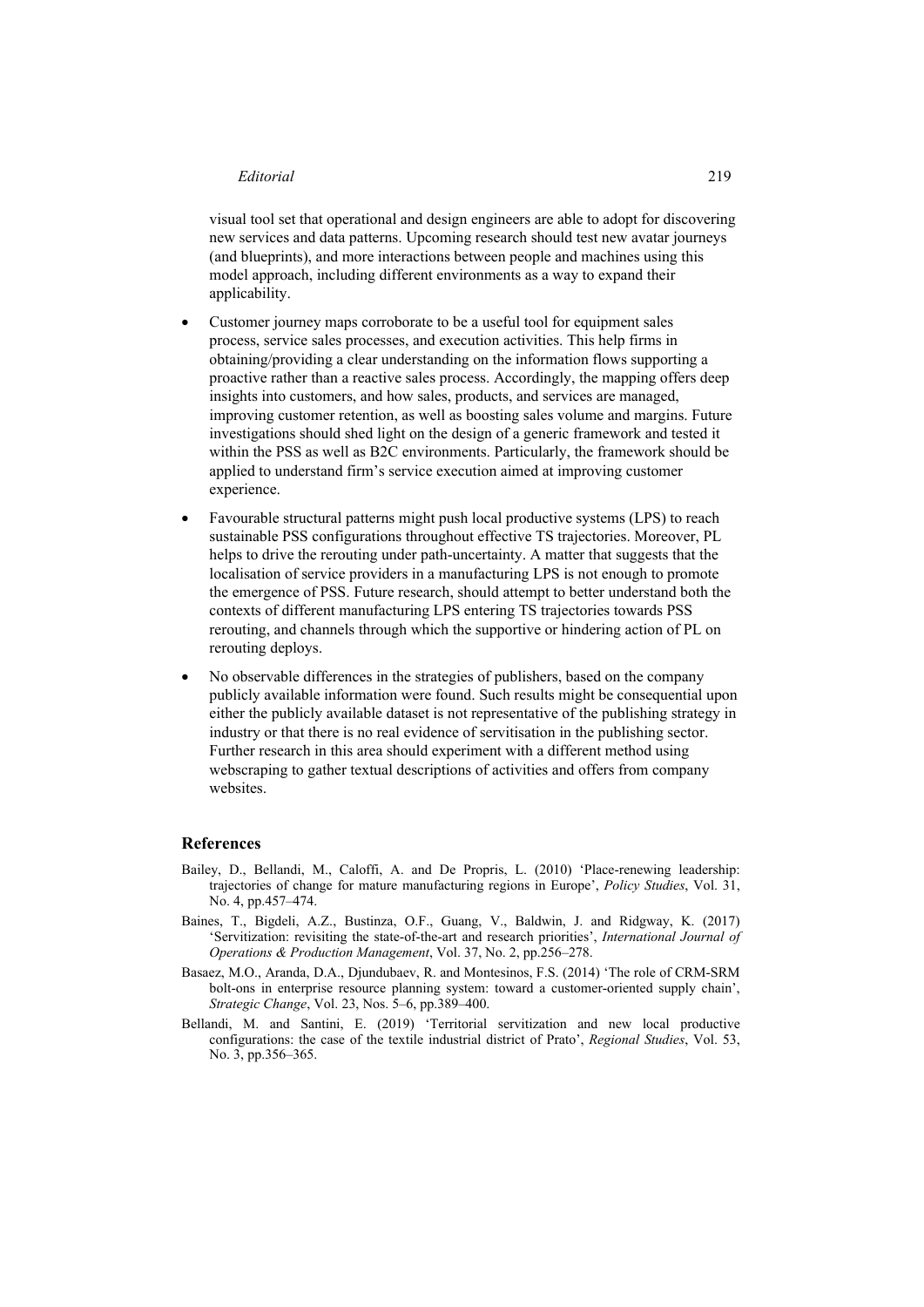- Boehmer, J.H., Shukla, M., Kapletia, D. and Tiwari, M.K. (2020) 'The impact of the internet of things (IoT) on servitization: an exploration of changing supply relationships', *Production Planning & Control*, Vol. 31, Nos. 2–3, pp.203–219.
- Bustinza, O.F., Bigdeli, A.Z., Baines, T. and Elliot, C. (2015) 'Servitization and competitive advantage: the importance of organizational structure and value chain position', *Research-Technology Management*, Vol. 58, No. 5, pp.53–60.
- Bustinza, O.F., Gomes, E., Vendrell-Herrero, F. and Baines, T. (2019) 'Product–service innovation and performance: the role of collaborative partnerships and R&D intensity', *R&D Management*, Vol. 49, No. 1, pp.33–45.
- Bustinza, O.F., Vendrell-Herrero, F., Gomes, E., Lafuente, E., Opazo-Basáez, M., Rabetino, R. and Vaillant, Y. (2018a) 'Product-service innovation and performance: unveiling the complexities', *International Journal of Business Environment*, Vol. 10, No. 2, pp.95–111.
- Bustinza, O.F., Gomes, E., Vendrell-Herrero, F. and Tarba, S.Y. (2018b) 'An organizational change framework for digital servitization: evidence from the Veneto region', *Strategic Change*, Vol. 27, No. 2, pp.111–119.
- Cenamor, J., Sjödin, D.R. and Parida, V. (2017) 'Adopting a platform approach in servitization: leveraging the value of digitalization', *International Journal of Production Economics*, October, Vol. 192, pp.54–65.
- Coreynen, W., Matthyssens, P., Vanderstraeten, J. and van Witteloostuijn, A. (2020) 'Unravelling the internal and external drivers of digital servitization: a dynamic capabilities and contingency perspective on firm strategy', *Industrial Marketing Management*, in press.
- Frank, A.G., Mendes, G.H., Ayala, N.F. and Ghezzi, A. (2019) 'Servitization and Industry 4.0 convergence in the digital transformation of product firms: a business model innovation perspective', *Technological Forecasting and Social Change*, Vol. 141, pp.341–351.
- Gomes, E., Bustinza, O. F., Tarba, S., Khan, Z. and Ahammad, M. (2018) 'Antecedents and implications of territorial servitization', *Regional Studies*, Vol. 53, No. 3, pp.410–423.
- Green, M.H., Davies, P. and Ng, I.C. (2017) 'Two strands of servitization: a thematic analysis of traditional and customer co-created servitization and future research directions', *International Journal of Production Economics*, Vol. 192, pp.40–53.
- Kamp, B. and Parry, G. (2017) 'Servitization and advanced business services as levers for competitiveness', *Industrial Marketing Management*, Vol. 60, pp.11–16.
- Kohtamäki, M., Parida, V., Oghazi, P., Gebauer, H. and Baines, T. (2019) 'Digital servitization business models in ecosystems: a theory of the firm', *Journal of Business Research*, November, Vol. 104, pp.380–392.
- Kölsch, P., Herder, C.F., Zimmermann, V. and Aurich, J.C. (2017) 'A novel concept for the development of availability-oriented business models', *Procedia CIRP*, Vol. 64, pp.340–344.
- Lafuente, E., Vaillant, Y. and Vendrell-Herrero, F. (2017) 'Territorial servitization: exploring the virtuous circle connecting knowledge-intensive services and new manufacturing businesses', *International Journal of Production Economics*, October, Vol. 192, pp.19–28.
- Lafuente, E., Vaillant, Y. and Vendrell-Herrero, F. (2019) 'Territorial servitization and the manufacturing renaissance in knowledge based economies', *Regional Studies*, Vol. 53, No. 3, pp.313–319.
- Lee, S., Yoo, S. and Kim, D. (2016) 'When is servitization a profitable competitive strategy?', *International Journal of Production Economics*, March, Vol. 173, pp.43–53.
- Marić, J. and Opazo-Basáez, M. (2019) 'Green servitization for flexible and sustainable supply chain operations: a review of reverse logistics services in manufacturing', *Global Journal of Flexible Systems Management*, Vol. 20, No. 1, pp.65–80.
- Opazo-Basáez, M., Vendrell-Herrero, F. and Bustinza, O.F. (2018) 'Uncovering productivity gains of digital and green servitization: implications from the automotive industry', *Sustainability*, Vol. 10, No. 5, p.1524.